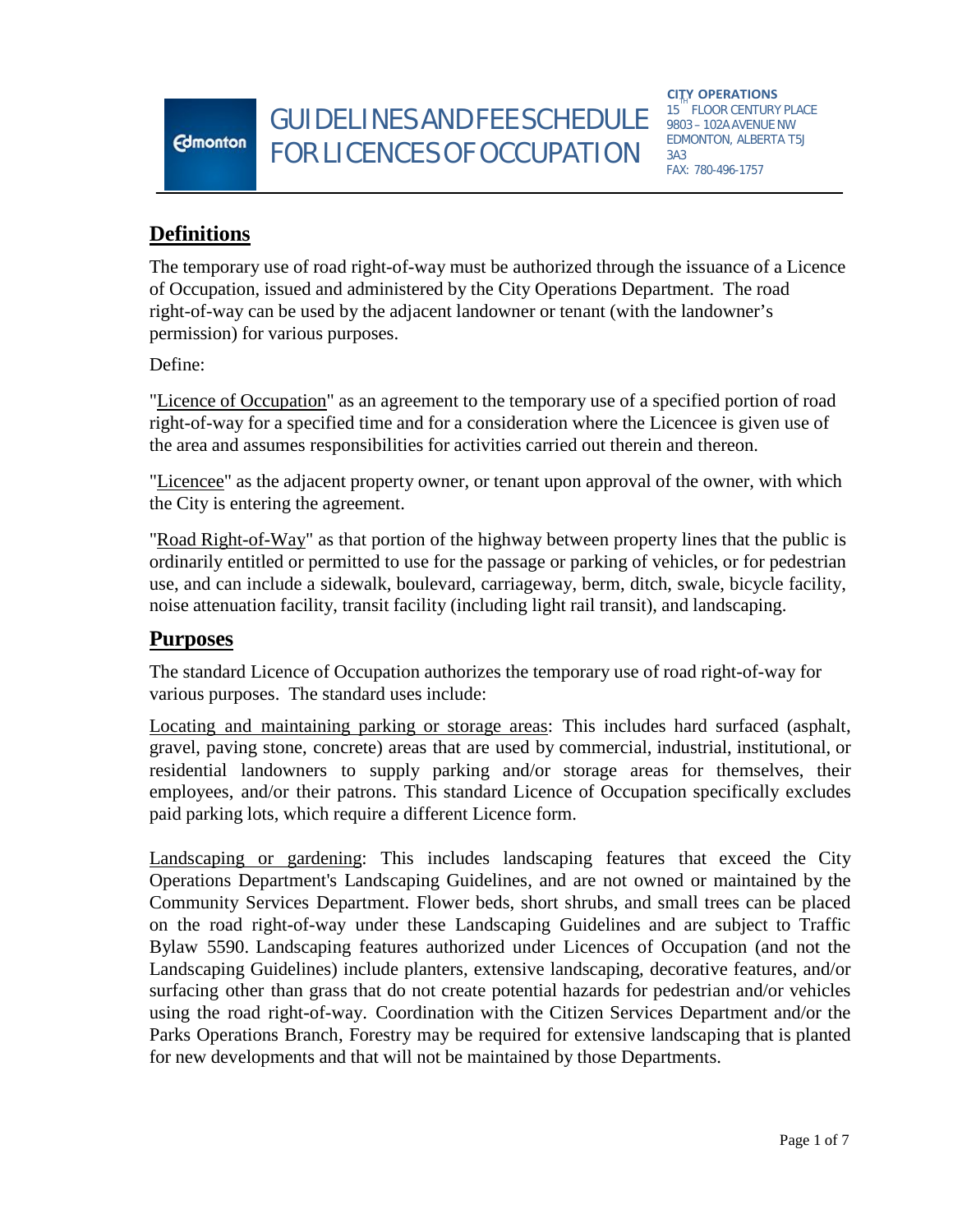# **Edmonton** *GUIDELINES AND FEE SCHEDULE FOR LICENCES OF OCCUPATION*

Erecting a wall or fence, or leaving as built (commercial): Occasionally commercial properties (including industrial, non-profit, institutional, charitable, religious, and community related locations) require fencing to enclose a road right-of-way area for various reasons. This use can be authorized on its own or in conjunction with other permitted uses.

Erecting a wall or fence, or leaving as built, and landscaping behind a noise attenuation facility (residential only): The majority of these Licences will be where a noise attenuation facility is built on road right-of-way adjacent to a residential subdivision and there is a portion of the right-of-way between the facility and the property line. In these cases, the residential property owner can extend the existing or proposed fence(s) to the noise attenuation facility. Alternatively, the adjacent land owner(s) can construct a fence along a pre-determined alignment on top of a berm where a noise attenuation wall does not exist and extend their fences to the fence built parallel with the property lines and/or the roadway.

Erecting a wall or fence, or leaving as built, and landscaping behind a uniform screen fence (residential only): Neighbourhoods developed as recently as the mid-1990's were required to have a 1.8 metre high uniform screen fence built around the perimeter of the development, usually adjacent to the existing or future arterial and/or collector roadways. Unfortunately, many of these fences were built beyond the property line.

A problem arises when the individual landowners submit a Real Property Report to the Sustainable Development Department for a Compliance Certificate. The uniform screen fence is usually shown as just a fence, yet the landowner did not build the fence and was not responsible for the alignment. The fences were inspected as part of the City's FAC process and the developer is no longer involved. The City Operations Department used to issue a Licence for a 10 year term, similar to the policy used for noise attenuation facilities, yet a change in policy / practice in the last few years has led us to resolve these situations through an Encroachment Agreement.

The latest subdivision servicing requirement is to build the USF on the property line, or within 100mm of it, with the fence becoming the adjacent landowner's once the FAC process is complete. While this is the current practice, some developers continue to build the fences into corner cuts, etc. The landowner can remove the fence if he/she wants (or is required to as directed by Transportation to deal with sightline obstructions), as the intent of the Transportation Planning Branch was to have the USF installed in the first place to limit construction traffic and to screen construction, etc. while the neighbourhood is developed. There is no need for the USF after the FAC process is complete, so the adjacent landowner can remove the encroaching fence.

Licences, therefore, will only be issued or renewed for extremely unusual situations.

Erecting a freestanding business identification sign: see Criteria for Signage Within Licence of Occupation Areas. Referred to as Off-Premises signage under the Zoning Bylaw.

Placing artwork: Artwork that will not be City-owned can be placed within the right-of-way if the Guidelines for Artwork and the CEPTD principles are met.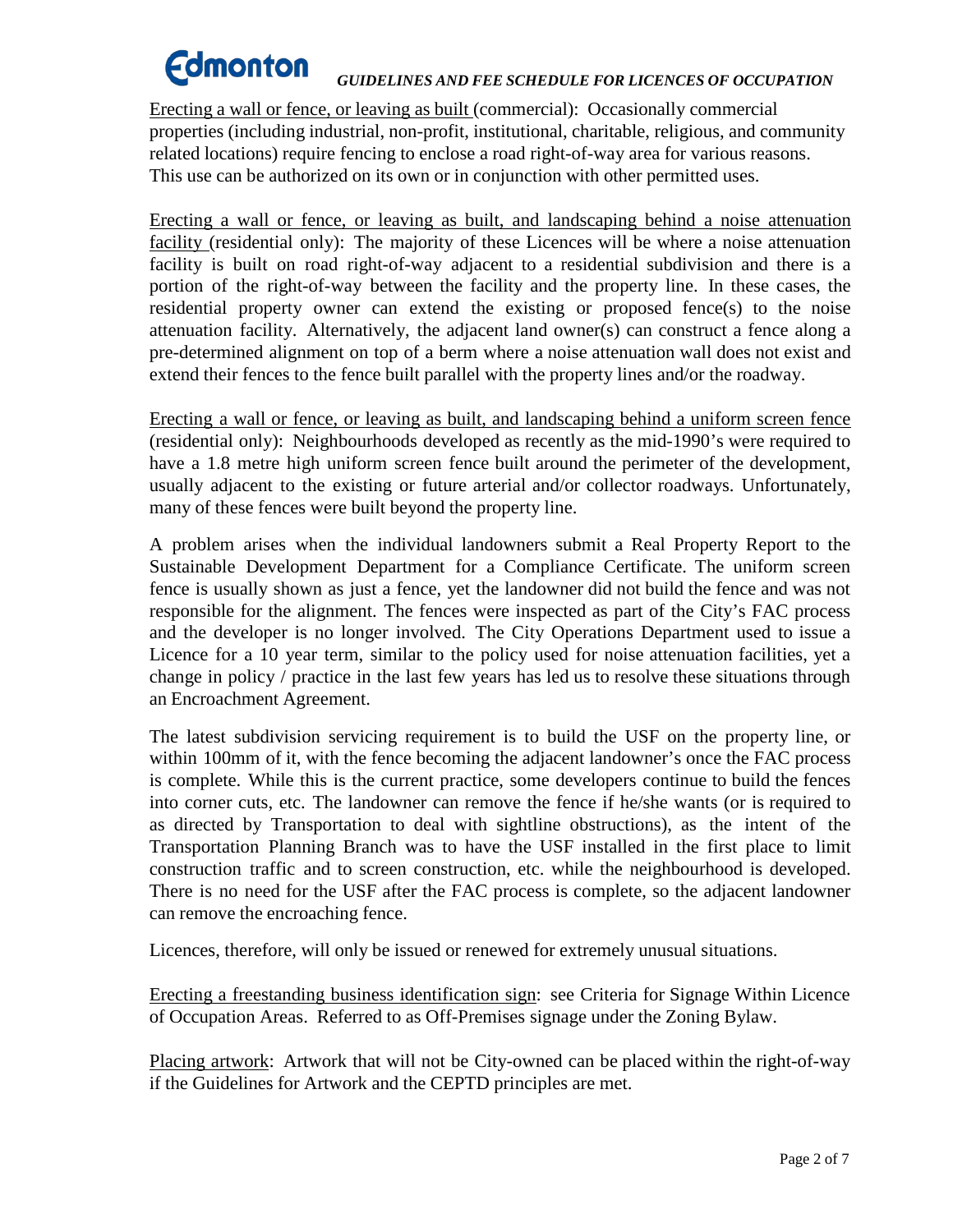## *GUIDELINES AND FEE SCHEDULE FOR LICENCES OF OCCUPATION*

Placing a waste bin during construction (commercial or residential): Current building practices often force bins to be placed on road rights-of-way during construction. This can be approved through a Licence of Occupation. The fee has been set high to encourage the bin(s) to be removed as soon as possible and to further encourage construction staging that would allow the bins to stay on private property.

The standard Licence of Occupation cannot be issued for:

- paid parking lots (different form required).
- business identification signs (other than allowed through the Criteria for Signage Within Licence of Occupation Areas) or general advertising (billboard) signs.
- portable signs.
- permanent structures that are not easily removed, such as retaining walls or large fences which require considerable structural support.
- locations which, in the opinion of the City Operations Department, will obstruct sightlines or cause operational or safety problems on a public road right-of-way.
- storage of any hazardous substances.
- storage of materials objectionable to the City Operations Department.

# **General Guidelines**

The issuance of a Licence of Occupation by the City Operations Department will be based on a number of guidelines that protect for safe passage of vehicles and/or pedestrians, or parking. These guidelines include:

1. Licence Boundaries: The Licence boundaries will be set so that adequate sight lines are provided and that safe vehicular or pedestrian circulation is possible. In neighbourhoods where pedestrian connections must be maintained, a minimum setback of 1.5 metres will be required, increasing to 2.5 metres or 3.5 metres in medium or high volume pedestrian areas.

Wherever possible, the Licence boundaries will be set to match the existing or future property lines of the adjacent lands. The standard boulevard width, as defined in the City of Edmonton's Servicing Standards Manual, will be maintained wherever possible to minimize utility conflicts and to ensure adequate setbacks.

2. Approval of civic and utility Departments and/or agencies: The approval of the affected civic and utility Departments and/or agencies may be required, as deemed necessary by the City Operations Department, for the use of the road right-of-way. Conditional approval may be obtained and the Licencee will be required to meet all the conditions and will be responsible for all costs associated with the conditions.

3. If any of the civic and utility Departments and/or agencies objects to the Licence proposal, a Licence of Occupation will not be issued and the road right-of-way cannot be used. If the road right-of-way is already in use, the City Operations Department will require the removal of all items and/or the end of the use. The adjacent landowner will be responsible for all aspects of the removal and restoration of the road right-of-way area, including cost, to the satisfaction of the City Operations Department. Failure to do so will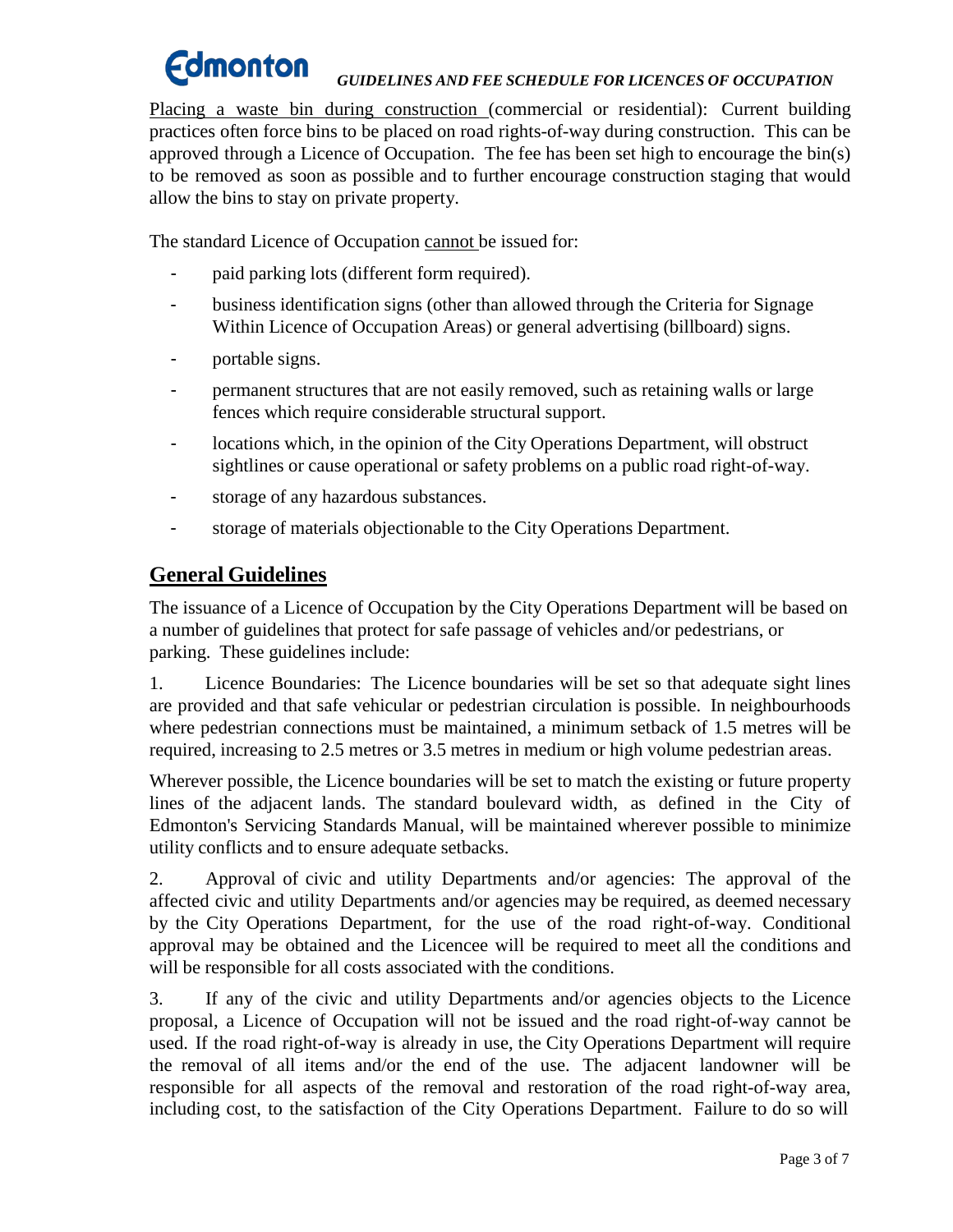## *GUIDELINES AND FEE SCHEDULE FOR LICENCES OF OCCUPATION*

result in the City of Edmonton taking all legal and practical action to ensure the removal and restoration and the recovery of all associated costs.

4. Liability insurance: The Licencee will be required to maintain liability insurance as a condition of the Licence of Occupation at a limit acceptable to Risk Management, Financial and Corporate Services Department.

5. Zoning Bylaw requirements: The Licence of Occupation will apply to the portion of road right-of-way being or to be used. It does not extend onto titled property. Purposes approved under the Licence may affect the adjacent titled property and the requirements of the Zoning Bylaw (i.e. parking on the required landscaped setback). The Licencee should consult the Sustainable Development Department at 311 to ensure that the proposed or existing use of the property meets the Zoning Bylaw requirements. The City Operations Department may require the written approval of the Sustainable Development Department and/or the Subdivision and Development Appeal Board before issuing the Licence of Occupation.

6. Public notification / approval: The City Operations Department may contact adjacent landowners or other interested parties if it is perceived that a Licence proposal may adversely affect the neighbourhood. If a negative response is received, verbally or in writing, the City Operations Department may grant the Licence with conditions or may refuse the Licence.

7. Refusal or termination. The City Operations Department reserves the right to refuse the issuance of a Licence, or if a Licence is issued, the right to terminate the Licence (subject to the requirements of the Licence agreement), for the following reasons:

- the use of the road right-of-way causes, or will cause, sight obstruction of transportation facilities and/or accesses.
- the Licencee is in default in the performance of any of its obligations under the Licence agreement, and rectification of the default has not commenced to the satisfaction of the City.
- changes to federal, provincial, and/or municipal laws or regulations, which may affect the legality of the Licence.
- the road right-of-way is required for public or municipal use.

8. Non-standard Licence: The City Operations Department may be required to obtain the approval of the Transportation and Public Works Committee of City Council for any uses which are proposed by the applicant, supported by the City Operations Department and the affected civic and utility Departments and agencies, and which do not conform to the standard Licence of Occupation document. The City Operations Department, in conjunction with the Law Branch of the Financial and Corporate Services Department (including the Risk Management Section), will prepare the non-standard Licence and forward the document for approval. This will also be done if special clauses are required by the affected civic and utility Departments and agencies which exceed the scope and intent of the standard Licence of Occupation document.

9. Licence fee payments: The City Operations Department will issue an invoice for the Licence fee set out in the attached Fee Schedule. The Licencee is required to pay the fee upon receipt of the invoice. Invoices can be generated on an annual, quarterly, monthly, or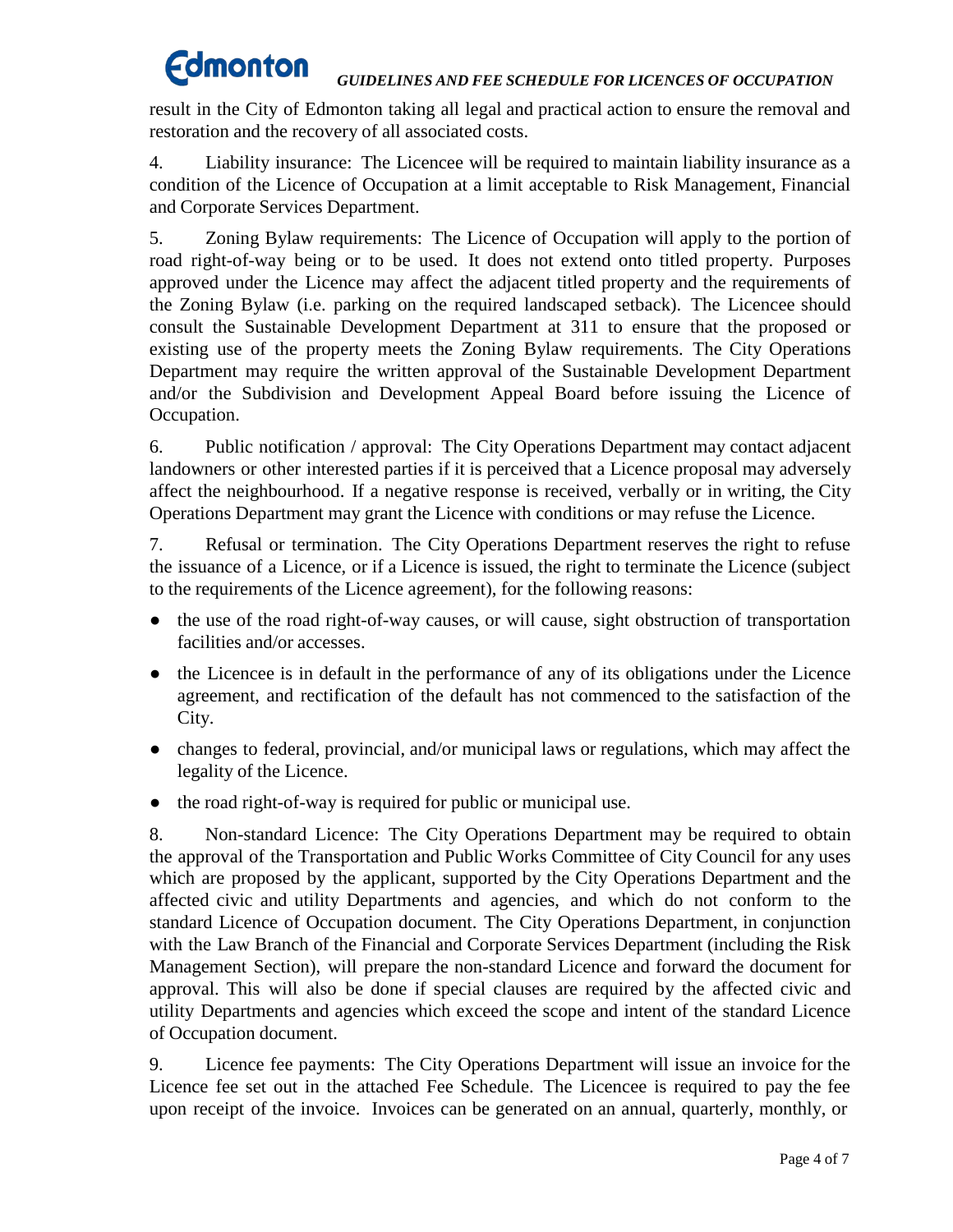## *GUIDELINES AND FEE SCHEDULE FOR LICENCES OF OCCUPATION*

lump sum basis. The Licence fee can be discounted for large annual or lump sum payments, upon request of the Licencee. Alternative arrangements (i.e. electronic transfer of funds) may be permitted, subject to the prior approval of the City Operations Department, in conjunction with the Financial and Corporate Services Department.

10. Refund policy: The City Operations Department will refund Licence fees to the Licencee if the Licence is terminated, according to the standard Licence of Occupation agreement, as per the following:

- the Licencee will be reimbursed for the pro-rated portion of the lump sum or annual payments of the Licence fee for the period already paid for that will not be used.
- refunds will only be issued when the Licence area has been restored to a standard acceptable to the City Operations Department. Any costs incurred by the City Operations Department to restore the Licence area will be deducted from the refund.
- application fees will not be refunded, as this type of fee represents the administrative time spent initially reviewing the Licence.

# **Fee Schedule**

The following fee schedule will apply to the following categories of use road right-of-way and the adjacent land:

| Locating and maintaining a parking or storage area:                                                   |                                                                                                      |  |
|-------------------------------------------------------------------------------------------------------|------------------------------------------------------------------------------------------------------|--|
| Commercial, industrial, institutional:                                                                | Application fee of \$300.00; Licence fee of 10%<br>of marketvalue $+$ land tax equivalent per year.  |  |
| Residential:<br>(limited uses)                                                                        | Application fee of \$150.00; Licence fee of 10%<br>of market value $+$ land tax equivalent per year. |  |
| Charitable, non-profit, religious, or<br>community organizations:                                     | Application fee of \$150.00; Licence fee of 5% of<br>market value per year.                          |  |
| Landscaping or gardening                                                                              | All land uses: \$75.00 per year. No application fee.                                                 |  |
| Erecting a wall or fence or leaving as built, and landscaping behind a noise attenuation<br>facility: |                                                                                                      |  |
| Residential only:                                                                                     | \$10.00 flat fee for a 10 year term.                                                                 |  |
| Erecting a wall or fence or leaving as built, and landscaping behind a uniform screen fence:          |                                                                                                      |  |
| Residential only:                                                                                     | To be determined on a site by site basis.                                                            |  |
| Placing a sales trailer or bin during construction or renovation (term up to 2 years):                |                                                                                                      |  |
| All land uses:                                                                                        | Application fee of \$150.00; Licence fee of<br>$$1,500.00$ per year, $$375.00$ charged quarterly or  |  |
| any portion thereof.                                                                                  |                                                                                                      |  |
| Placing a waste bin (under special circumstances):                                                    |                                                                                                      |  |
| Commercial, industrial, institutional:                                                                | Application fee of \$300.00; Licence fee of 10%                                                      |  |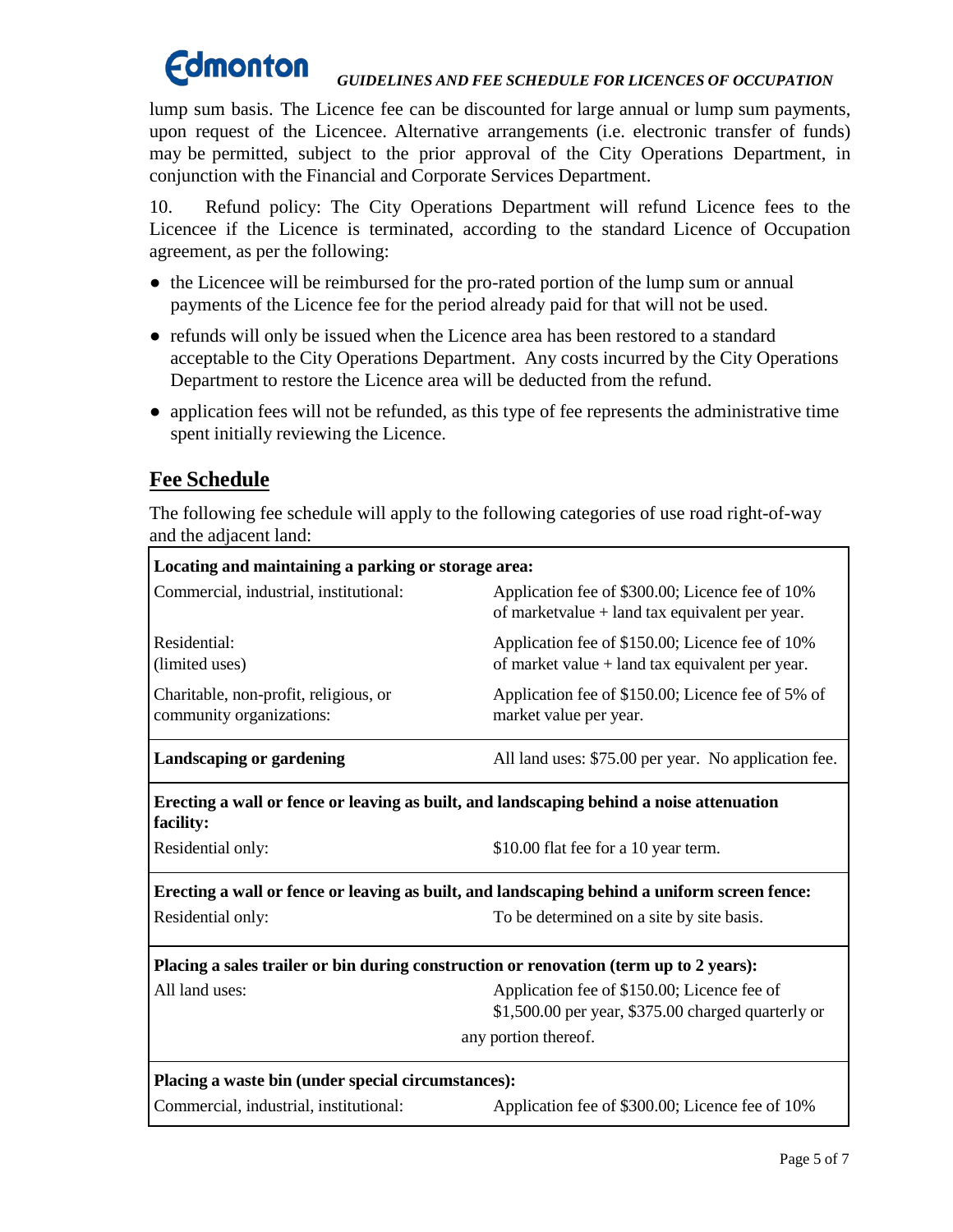

#### *GUIDELINES AND FEE SCHEDULE FOR LICENCES OF OCCUPATION*

community organizations: market value per year.

of market value + land tax equivalent per year.

Charitable, non-profit, religious, or Application fee of \$150.00; Licence fee of 5% of

## **Erecting a free-standing business identification sign:** Commercial, industrial, institutional: Application fee of \$300.00; Licence fee of 10% of market value + land tax equivalent per year.

community organizations: market value per year.

Charitable, non-profit, religious, or Application fee of \$150.00; Licence fee of 5% of

NOTE: Fees for signs can be added to other Licence fees if the Licence authorizes various uses.

**Placing artwork:** All land uses: \$75.00 per year. No application fee.

#### **COMBINATIONS**

#### **Commercial, industrial, institutional:**

The higher of the fees associated with any of the uses, at the discretion of the City Operations Department.

## **NOTES:**

Charitable, non-profit, religious, or community organizations may be required to provide documentation regarding their tax exemption status to be eligible for the reduced Licence fees.

Each use of the road right-of-way to be authorized through a Licence must meet a set of criteria that are used to determine if the use or combination of uses will be allowed. Safety considerations always take precedent.

The Licence fee representing market value and a land tax equivalent is set as follows:

- a market value appraisal is completed by the Corporate Properties Branch of the Asset Management & Public Works Department upon written request from the City Operations Department. This is done so that municipal property, whether it is titled City property or rights-of-way, that are administered by the City of Edmonton are treated in a fair and equitable manner within a neighbourhood or geographical area. The appraisal takes into consideration the use of the Licencee area, the importance of the use to the operation of the adjacent land, and if a discount from what the land would be sold for if it were surplus to the City's needs should be considered based on these factors.
- upon completion of the market value appraisal, the appropriate annual return rate is determined and the market value is divided (by 5% or 10% as the case may be).
- the tax equivalent is based on the land tax assessment of the adjacent property, established at a square metre rate, and applied to the Licence area.
- the Licence fee is calculated and offered at an annual, quarterly, or monthly rate.

The application fee will be credited towards the Licence fee if the Licence is approved. If the Licence is refused, the application fee is not refunded.